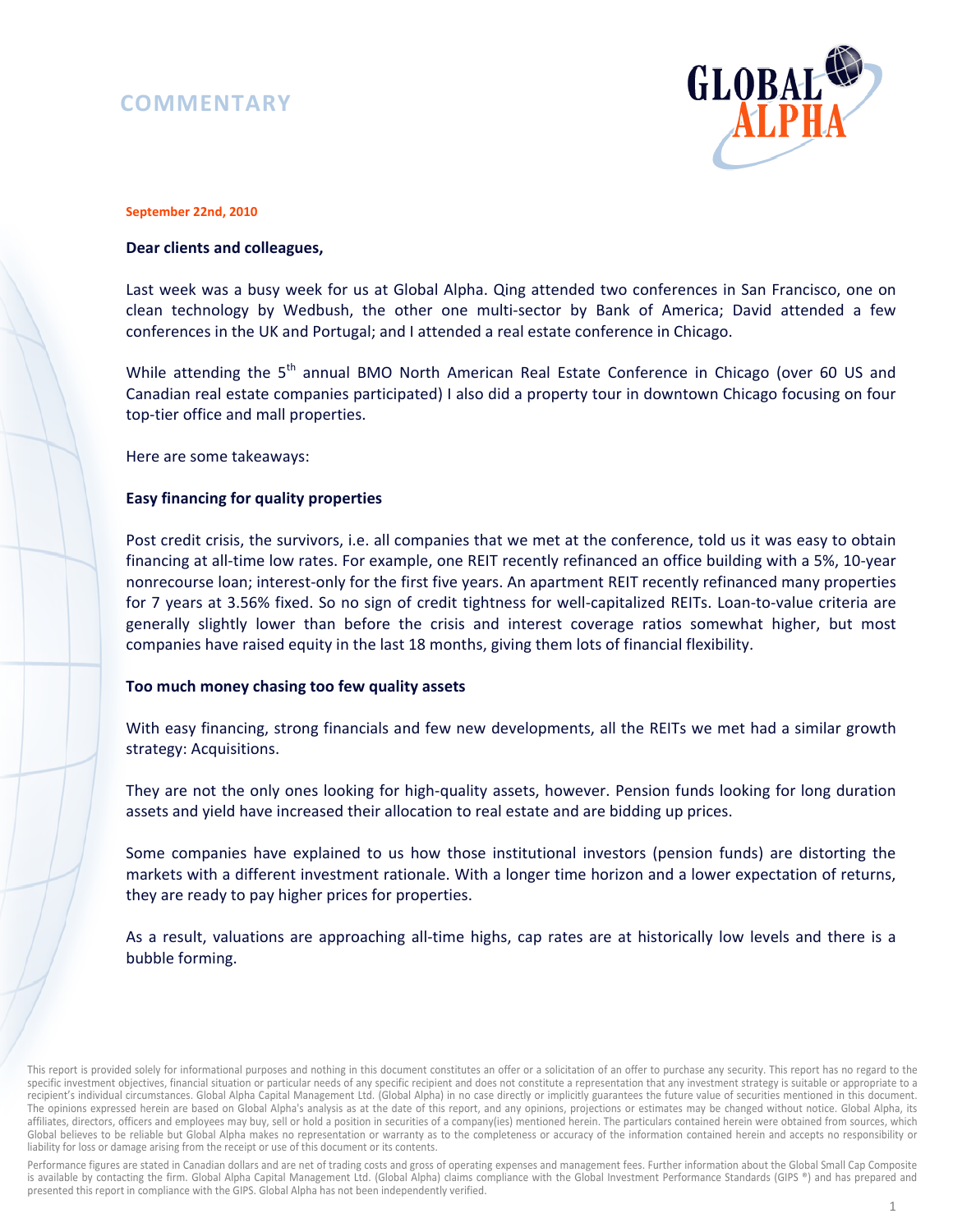## **COMMENTARY cont.**



#### **Distressed assets are not on the market**

Unlike previous real estate downturns when banks would force the sale of an asset and realize their loss if they thought that the market value would not recover to loan value over the foreseeable future, this time it is different. Banks are sitting tight, as long as loan payments are current. With interest rates so low, their carry cost is almost nil. With strong demand for real estate assets, they are hoping that the economic situation will improve and help them avoid losses.

So, despite the idea and the fact that the US commercial and office real estate market is depressed and full of opportunities, prices remain very high and few undervalued opportunities exist.

#### **A piece of good news, little new construction**

Vacancy rates for downtown office buildings in larger cities are above 10% and higher than that for lower quality and suburban office space. For retail space, vacancy is also above 10%, especially in strip and suburban malls. The good news is that there is very little supply available and current rents do not justify new construction. As an example, Chicago would need rates higher that \$40 to justify new construction and current renewals are closer to \$30.

#### **Apartment REIT fundamentals are good**

In our opinion, many fundamental forces are helping apartment REITs.

Home ownership, which peaked at 69% in 2006, is now down to 67% and should continue to trend down. The long-term average before the bubble was 62%.

Demographics are very favorable, with both the over-65 and the 18-25 age groups growing significantly in the next 10 years. Both these groups have tended to rent versus own.

Immigration continues to be a positive factor as new immigrants are renters.

Job growth could be an additional positive catalyst.

Financing costs for multi-family units continue to be favorable and eligible for government guarantees.

Finally, there is very little new construction of multi-family dwellings.

This report is provided solely for informational purposes and nothing in this document constitutes an offer or a solicitation of an offer to purchase any security. This report has no regard to the specific investment objectives, financial situation or particular needs of any specific recipient and does not constitute a representation that any investment strategy is suitable or appropriate to a recipient's individual circumstances. Global Alpha Capital Management Ltd. (Global Alpha) in no case directly or implicitly guarantees the future value of securities mentioned in this document. The opinions expressed herein are based on Global Alpha's analysis as at the date of this report, and any opinions, projections or estimates may be changed without notice. Global Alpha, its affiliates, directors, officers and employees may buy, sell or hold a position in securities of a company(ies) mentioned herein. The particulars contained herein were obtained from sources, which Global believes to be reliable but Global Alpha makes no representation or warranty as to the completeness or accuracy of the information contained herein and accepts no responsibility or liability for loss or damage arising from the receipt or use of this document or its contents.

Performance figures are stated in Canadian dollars and are net of trading costs and gross of operating expenses and management fees. Further information about the Global Small Cap Composite is available by contacting the firm. Global Alpha Capital Management Ltd. (Global Alpha) claims compliance with the Global Investment Performance Standards (GIPS ®) and has prepared and presented this report in compliance with the GIPS. Global Alpha has not been independently verified.